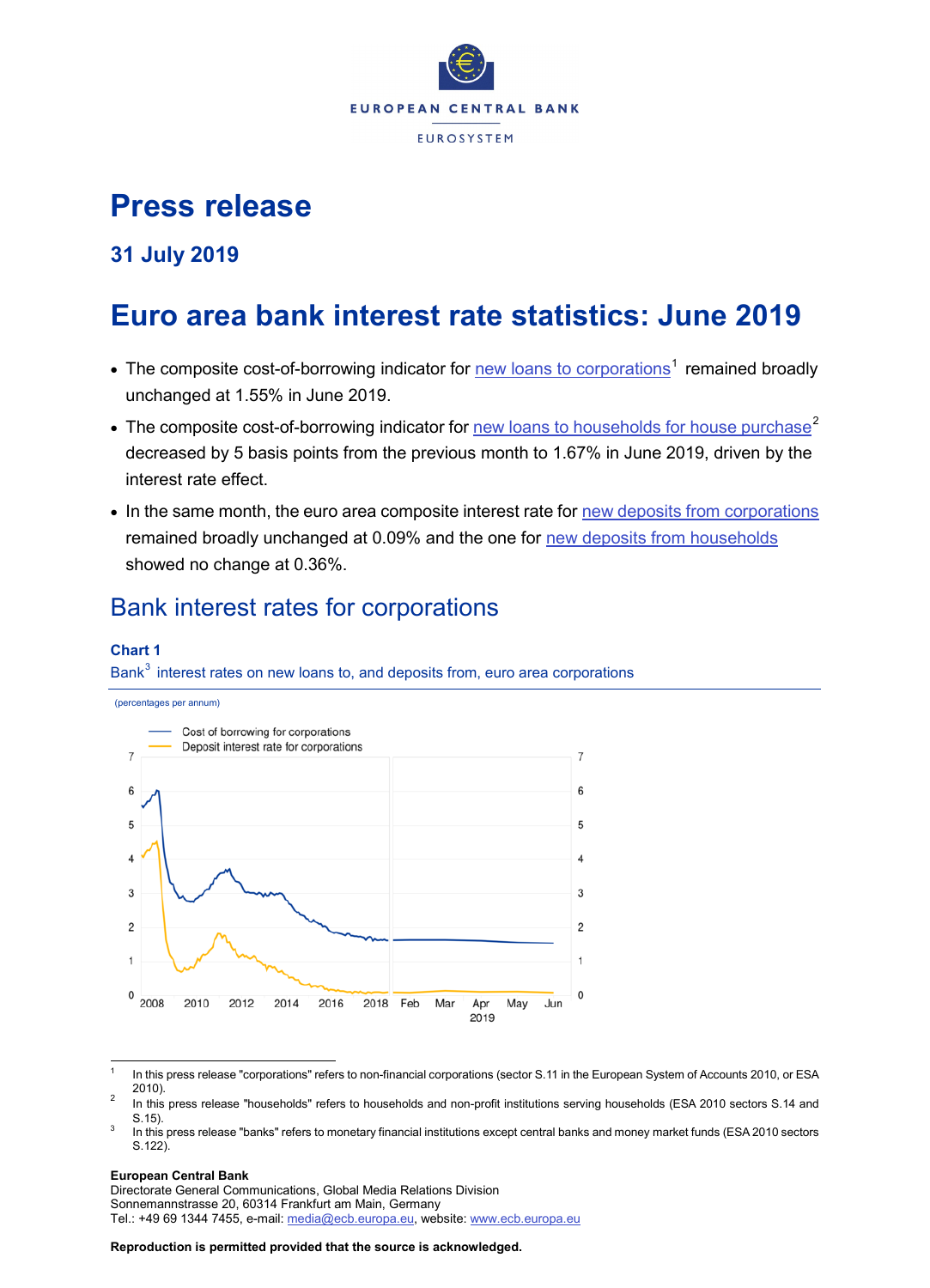#### [Data for cost of borrowing and deposit interest rate for corporations](http://sdw.ecb.europa.eu/browseSelection.do?type=series&q=MIR.M.U2.B.L22.A.R.A.2240.EUR.N+MIR.M.U2.B.A2I.AM.R.A.2240.EUR.N&node=SEARCHRESULTS)

The composite cost-of-borrowing indicator, which combines interest rates on all loans to corporations, remained broadly unchanged in June 2019. The interest rate on new loans of over €1 million with a floating rate and an initial rate fixation period of up to three months and on new loans of the same size with an initial rate fixation period of over ten years showed no change at 1.09% and at 1.56%, respectively. In the case of new loans of up to €250,000 with a floating rate and an initial rate fixation period of up to three months, the average rate charged decreased by 5 basis points to 2.13%. The month-on-month change was driven by the interest rate effect.

As regards new deposit agreements, the interest rate on deposits from corporations with an agreed maturity of up to one year stayed approximately constant at 0.06% in June 2019. The interest rate on overnight deposits from corporations stayed constant at 0.03%.

The interest rate on new loans to sole proprietors and unincorporated partnerships with a floating rate and an initial rate fixation period of up to one year remained broadly unchanged at 2.37%.

|                                                                                           | <b>Bank interest rates</b> |                                         |                                |           | <b>New business volumes</b><br>(EUR billions) |                         |              |
|-------------------------------------------------------------------------------------------|----------------------------|-----------------------------------------|--------------------------------|-----------|-----------------------------------------------|-------------------------|--------------|
|                                                                                           |                            | Month-on-month change<br>(basis points) |                                |           |                                               |                         |              |
|                                                                                           | Jun.<br>2019               |                                         | Interest Weight<br>rate effect | effect    | Jun.<br>2019                                  | May.<br>2019            | Jun.<br>2018 |
| Corporations                                                                              |                            |                                         |                                |           |                                               |                         |              |
| Composite cost-of-borrowing indicator                                                     | 1.55%                      | $-2$                                    | $-2$                           | 0         | 264.65                                        | 263.34                  | 250.26       |
| Loans of over $\notin 1$ million with a floating rate<br>and i.r.f. of up to three months | 1.09%                      | 0                                       | $-3$                           | $+3$      | 119.65                                        | 113.55                  | 129.27       |
| Loans of over $f$ 1 million with $if$ of over<br>ten years                                | 1.56%                      | 0                                       | 0                              | 0         | 848                                           | 6.67                    | 9.05         |
| Loans of up to €250,000 with a floating rate<br>and i.r.f. of up to three months          | 2.13%                      | -5                                      | $-6$                           | $+1$      | 20.92                                         | 20.82                   | 22.95        |
| Composite interest rate for new deposits                                                  | 0.09%                      | $-3$                                    | $\mathbf{-3}$                  | $\cdot$ 1 | 47.48                                         | 52.06                   | 46.11        |
| Deposits with an agreed maturity of up to<br>one year                                     | 0.06%                      | $-2$                                    | $-2$                           | $-1$      | 42.64                                         | 46.19                   | 41.77        |
| Overnight deposits*                                                                       | 0.03%                      | 0                                       | 0                              | 01        |                                               | 1879.63 1864.09 1753.18 |              |
| Sole proprietors and unincorporated<br>partnerships                                       |                            |                                         |                                |           |                                               |                         |              |
| Loans with a floating rate and i.r.f. of up to<br>one year                                | 2.37%                      | $+3$                                    | $+2$                           | $+1$      | 3.48                                          | 3.90                    | 4.43         |

### [Data for bank interest rates for corporations](http://sdw.ecb.europa.eu/browseSelection.do?type=series&q=MIR.M.U2.B.A2I.AM.R.A.2240.EUR.N+MIR.M.U2.B.A2A.D.R.1.2240.EUR.N+MIR.M.U2.B.A2A.P.R.1.2240.EUR.N++MIR.M.U2.B.A2A.D.R.2.2240.EUR.N++MIR.M.U2.B.L22.F.R.A.2240.EUR.N++MIR.M.U2.B.A2D.F.R.A.2253.EUR.N&node=SEARCHRESULTS&ec=&oc=&rc=&cv=&pb=&dc=&df=)

i.r.f. = initial rate fixation

\* For this instrument category, the concept of new business is extended to the whole outstanding amounts and therefore

#### **European Central Bank**

Directorate General Communications, Global Media Relations Division Sonnemannstrasse 20, 60314 Frankfurt am Main, Germany Tel.: +49 69 1344 7455, e-mail: [media@ecb.europa.eu,](mailto:media@ecb.europa.eu) website: [www.ecb.europa.eu](http://www.ecb.europa.eu/)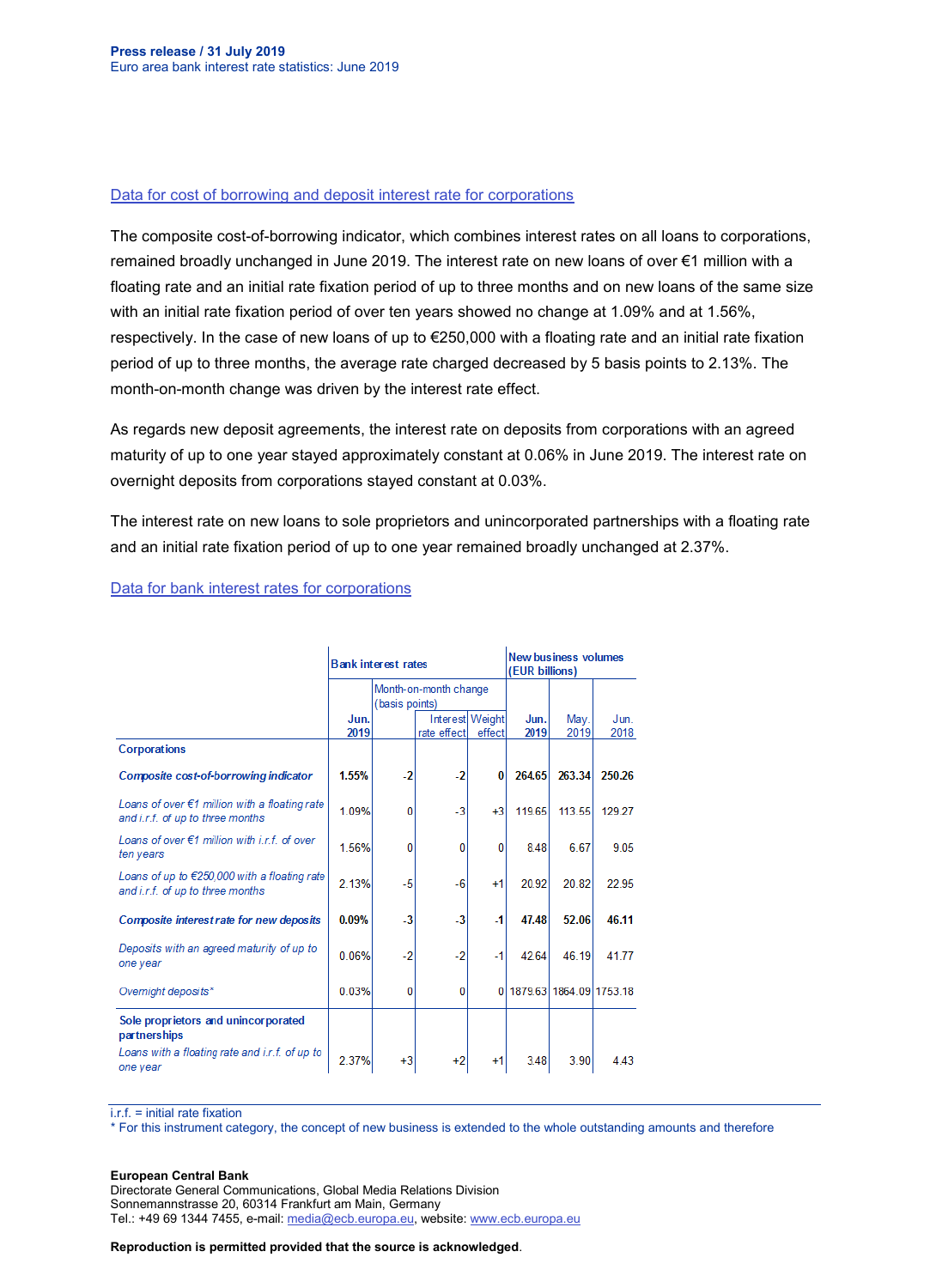the business volumes are not comparable with those of the other categories. Outstanding amounts data are derived from the ECB's monetary financial institutions balance sheet statistics.

## Bank interest rates for households

#### **Chart 2**

Bank interest rates on new loans to, and deposits from, euro area households

#### (percentages per annum) Cost of borrowing for households for house purchase Deposit interest rate for households  $\mathbf{6}$ 6 5 5  $\overline{A}$  $\Delta$ 3 3  $\overline{c}$  $\overline{c}$  $\overline{1}$ 1 0  $\pmb{0}$ 2008 2010 2012 2014 2016 2018 Feb Mar Apr May Jun 2019

#### [Data for cost of borrowing and deposit interest rate for households](http://sdw.ecb.europa.eu/browseSelection.do?type=series&q=MIR.M.U2.B.L22.A.R.A.2250.EUR.N+MIR.M.U2.B.A2C.AM.R.A.2250.EUR.N&node=SEARCHRESULTS)

The composite cost-of-borrowing indicator, which combines interest rates on all loans to households for house purchase, decreased in June 2019. The interest rate on loans for house purchase with a floating rate and an initial rate fixation period of up to one year remained broadly unchanged at 1.56%. The interest rate on housing loans with an initial rate fixation period of over ten years fell by 9 basis points to 1.65%, mainly driven by the interest rate effect. In the same period, the interest rate on new loans to households for consumption fell by 10 basis points to 5.64%. The month-on-month change was essentially due to developments in two euro area countries and it was mainly driven by the weight effect.

As regards new deposits from households, the interest rate on deposits with an agreed maturity of up to one year remained broadly unchanged at 0.30%, while the interest rate on deposits redeemable at three months' notice and on overnight deposits showed no change in June 2019, at 0.43% and 0.03%, respectively.

#### [Data for bank interest rates for households](http://sdw.ecb.europa.eu/browseSelection.do?type=series&q=MIR.M.U2.B.A2C.AM.R.A.2250.EUR.N%2cMIR.M.U2.B.A2C.F.R.A.2250.EUR.N%2cMIR.M.U2.B.A2C.P.R.A.2250.EUR.N%2cMIR.M.U2.B.A2B.F.R.A.2250.EUR.N%2cMIR.M.U2.B.L22.F.R.A.2250.EUR.N%2cMIR.M.U2.B.L23.D.R.A.2250.EUR.N&node=SEARCHRESULTS&ec=&oc=&rc=&cv=&pb=&dc=&df=)

**European Central Bank** Directorate General Communications, Global Media Relations Division Sonnemannstrasse 20, 60314 Frankfurt am Main, Germany Tel.: +49 69 1344 7455, e-mail: [media@ecb.europa.eu,](mailto:media@ecb.europa.eu) website: [www.ecb.europa.eu](http://www.ecb.europa.eu/)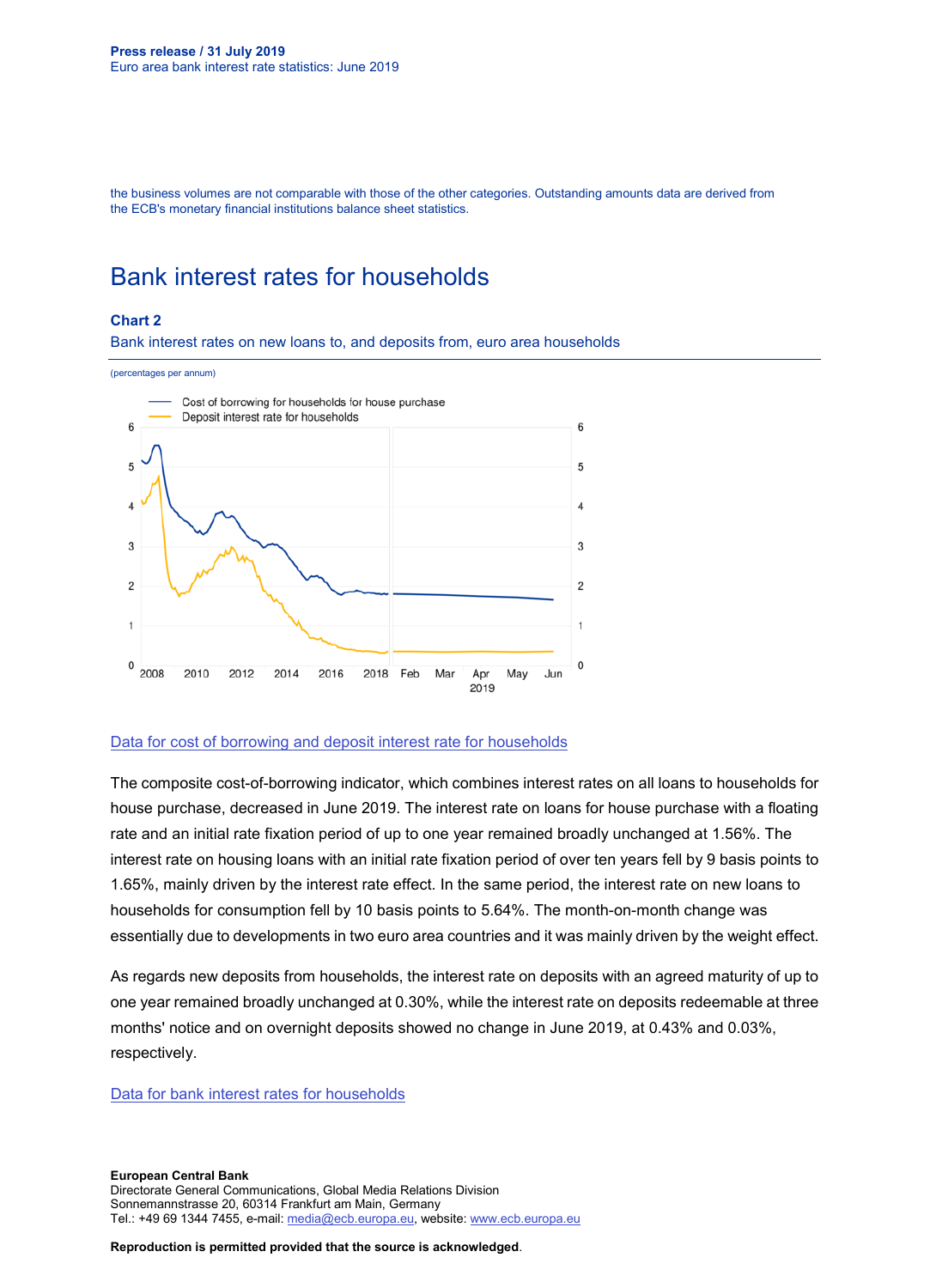|                                                                                  | <b>Bank interest rates</b> |                                         |                                |          | New business volumes<br>(EUR billions) |                           |              |
|----------------------------------------------------------------------------------|----------------------------|-----------------------------------------|--------------------------------|----------|----------------------------------------|---------------------------|--------------|
|                                                                                  |                            | Month-on-month change<br>(basis points) |                                |          |                                        |                           |              |
|                                                                                  | Jun.<br>2019               |                                         | Interest Weight<br>rate effect | effect   | Jun.<br>2019                           | May.<br>2019              | Jun.<br>2018 |
| <b>Households</b>                                                                |                            |                                         |                                |          |                                        |                           |              |
| Composite cost-of-borrowing indicator<br>for house purchase                      | 1.67%                      | $-5$                                    | $-5$                           | $\bf{0}$ | 68.72                                  | 68.97                     | 74.72        |
| Loans for house purchase with a floating<br>rate and an i.r.f. of up to one year | 1.56%                      | $-2$                                    | $-2$                           | $\bf{0}$ | 13.60                                  | 14.71                     | 15.54        |
| Loans for house purchase with an i.r.f. of<br>over ten years                     | 1.65%                      | $-9$                                    | $-6$                           | $-2$     | 39.37                                  | 37.85                     | 38.36        |
| Loans for consumption                                                            | 5.64%                      | $-10$                                   | $-3$                           | $-7$     | 23.59                                  | 25.77                     | 25.40        |
| Composite interest rate for new deposits                                         | 0.36%                      | $\bf{0}$                                | 0                              | +1       | 44.91                                  | 49.75                     | 51.10        |
| Deposits with an agreed maturity of up to<br>one year                            | 0.30%                      | $+1$                                    | 0                              | $+1$     | 33.81                                  | 36.83                     | 39.74        |
| Deposits redeemable at notice of up to<br>three months*                          | 0.43%                      | 0                                       | 0                              |          |                                        | 0 2265.67 2261.97 2197.50 |              |
| Overnight deposits**                                                             | 0.03%                      | 0                                       | $\Omega$                       |          |                                        | 0 4170.78 4116.90 3831.71 |              |

#### i.r.f. = initial rate fixation

\* For this instrument category, the concept of new business is extended to the whole outstanding amounts and therefore the business volumes are not comparable with those of the other categories; deposits placed by households and corporations are allocated to the household sector. Outstanding amounts data are derived from the ECB's monetary financial institutions balance sheet statistics.

\*\* For this instrument category, the concept of new business is extended to the whole outstanding amounts and therefore the business volumes are not comparable with those of the other categories. Outstanding amounts data are derived from the ECB's monetary financial institutions balance sheet statistics.

### Further information

Tables containing further breakdowns of bank interest rate statistics, including the composite cost-of-borrowing indicators for all euro area countries, are available from the ECB's [Statistical Data](http://sdw.ecb.europa.eu/reports.do?node=1000002880)  [Warehouse.](http://sdw.ecb.europa.eu/reports.do?node=1000002880) A subset is visually presented in "Our statistics" at [www.euro-area-statistics.org.](http://www.euro-area-statistics.org/) The full set of bank interest rate statistics for both the euro area and individual countries can be downloaded from [SDW.](http://sdw.ecb.europa.eu/browse.do?node=9691123) More information, including the release calendar, is available under "Bank interest rates" in the statistics section of the [ECB's website.](http://www.ecb.europa.eu/stats/financial_markets_and_interest_rates/bank_interest_rates/mfi_interest_rates/html/index.en.html)

**For media queries, please contact [Alexandrine Bouilhet,](mailto:Alexandrine.Bouilhet@ecb.europa.eu) tel.: +49 69 1344 8949.**